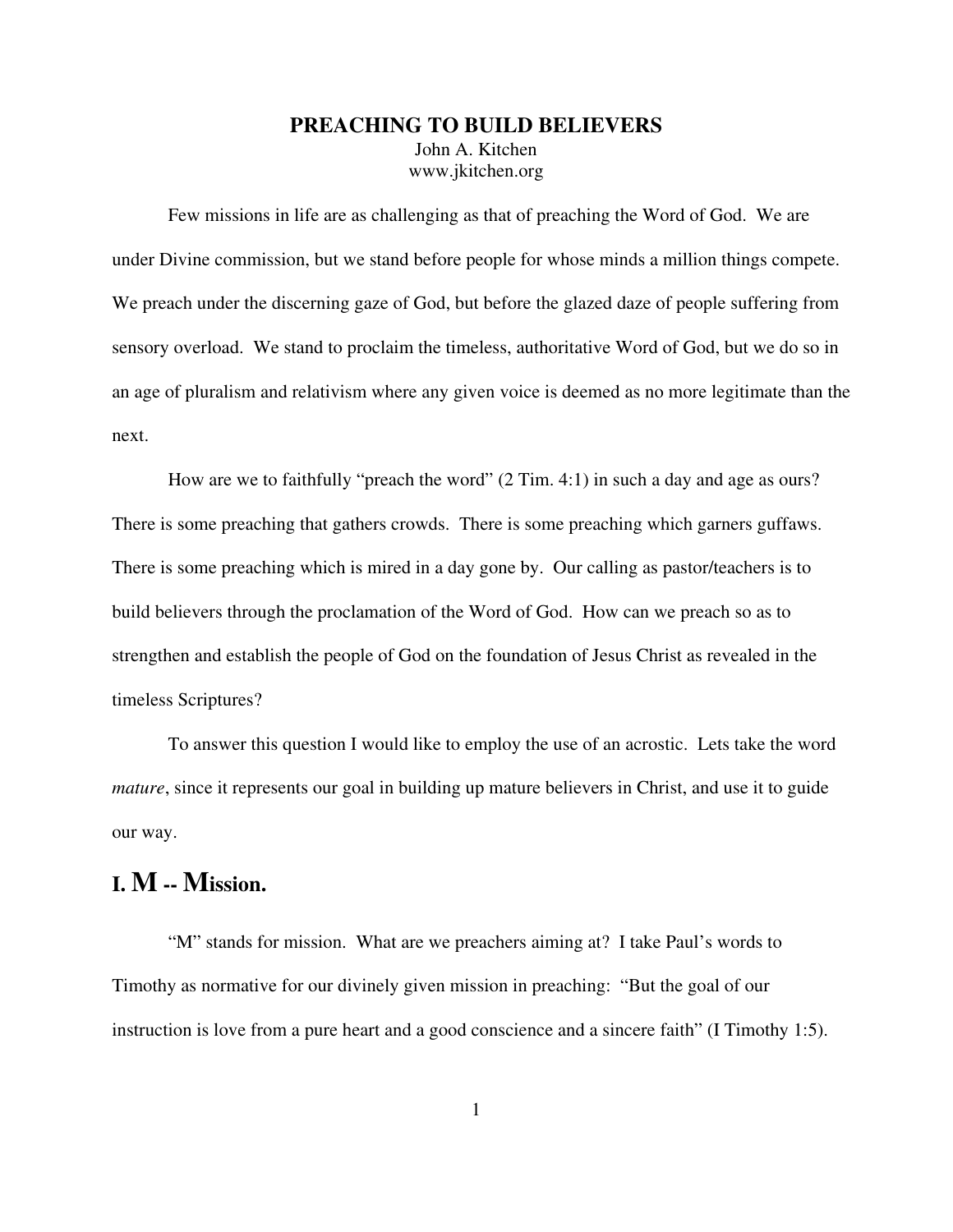Note that this is "instruction." Practically speaking in our cultural context preaching and teaching are often viewed as distinct. We, however, should not make too fine a distinction between preaching and teaching at a philosophical basis. All good teaching includes application, and all good preaching is didactic as well as applicational. Yet the primary goal of preaching is not the imparting of information or the increase of knowledge, but the production of love.

I do not simply teach a passage, explore a topic, or preach a message. I must do more than be orthodox, though that I must be. My goal in preaching is not just to "get through the material" I have assembled from passionate study. As God's spokesman I do not have the freedom to get lost in a topic, theme, or doctrine as I frantically attempt to say all that could be said on the topic of the day.

I must seek to communicate a given passage, topic or theme in such a way as to provoke love toward God and man in a *particular* people. There must be connection with *these* people. This love is, however, not some nebulous sense of goodwill. It must arise from an encounter with God the Spirit through the Scriptures. The desired love must spring from a firm, three-pronged base: "a pure heart," "a good conscience," and "a sincere faith."

This means I must preach in such a way that the people to whom I speak that day are moved toward a love which

(1) looks outward at others with good motives ("a pure heart"),

(2) looks inward at self in self-judgement ("a good conscience"), and

(3) looks upward at God without ulterior motives ("a sincere faith").

Such an encounter will begin to produce the love sought from the beginning to the end of the preaching process. This encounter is accomplished logically by providing a preaching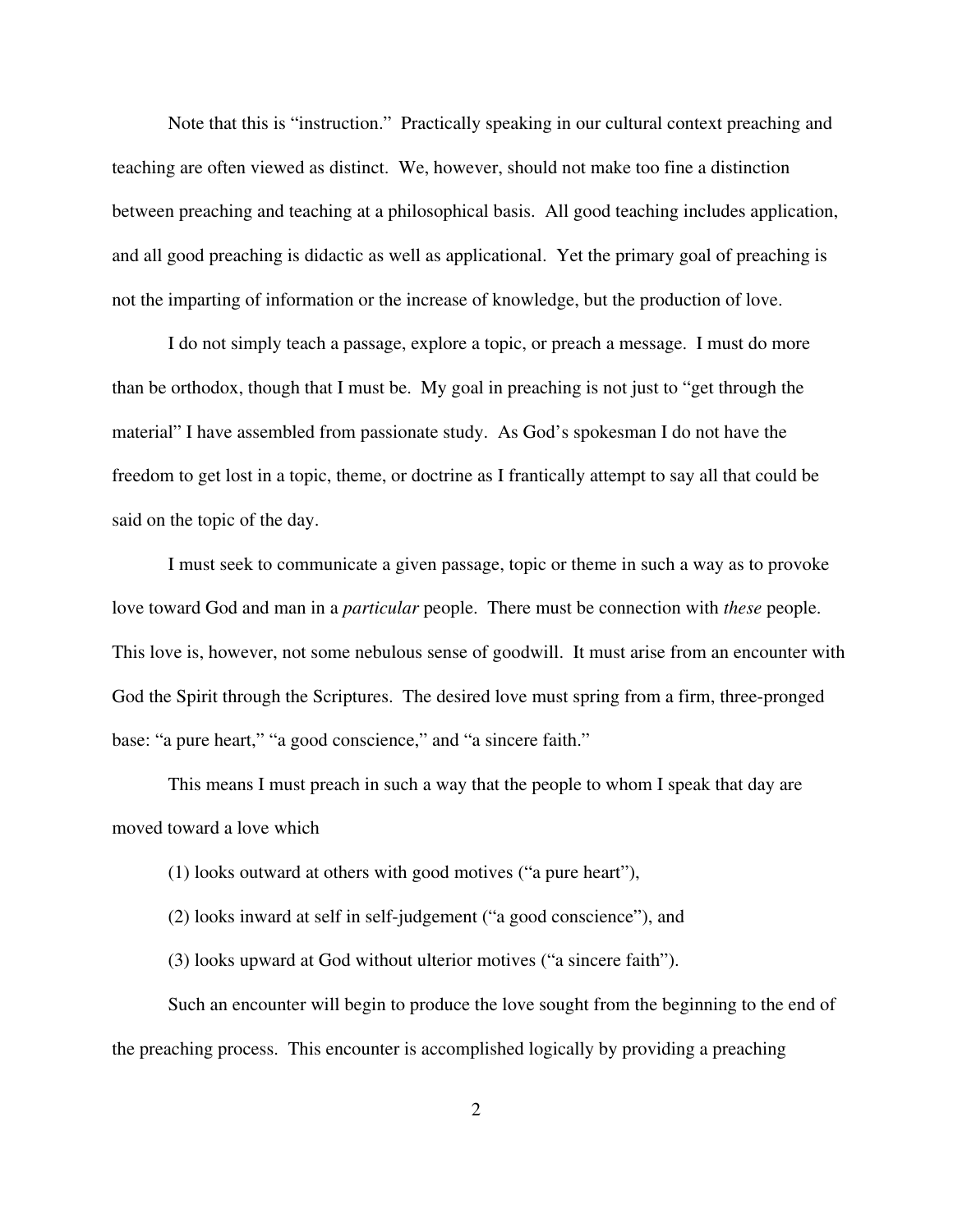experience which moves people from #3 (looking upward to God with a sincere faith), through #2 (looking inward with a clear conscience), and on to #1 (looking at others with a pure heart). That is to say that we first seek to bring people into an authentic encounter with God through His Word, this encounter should lead to an inward examination of self before God, which in turn changes the way they look at and respond to others. This and nothing less is our desired objective each time we stand to say "Thus saith the Lord!"

We do not aim at experience over content, for it is the truth that sanctifies (John 17:17) and sets free (John 8:32). Nor do we function merely as a conduit for content. Rather we aim at a presentation of the Scripture's truth that grows from disciplined preparation and is delivered under the Spirit's enablement so that it might accomplish its divine mission. This means we preach messages whose very shape as well as content are derived from the biblical text. We select the appropriate content gleaned in our exegesis that will accurately convey the Spirit-intended message of the passage to the specific people before us at that time and that will produce in them a love that is catapulted forward on the fulcrum of "a sincere faith," "a good conscience" and "a pure heart." Preaching is the art of selection; selection made on the basis of a specific desired outcome.

The question is how can I preach so as to create an atmosphere where the Holy Spirit can produce this well grounded love? That leads us to our second letter in the acrostic.

#### **II. MA -- Authority.**

Erecting a building requires authority. You need permits, the community building inspector must sign off on the project, there are specifications that must be adhered to, a state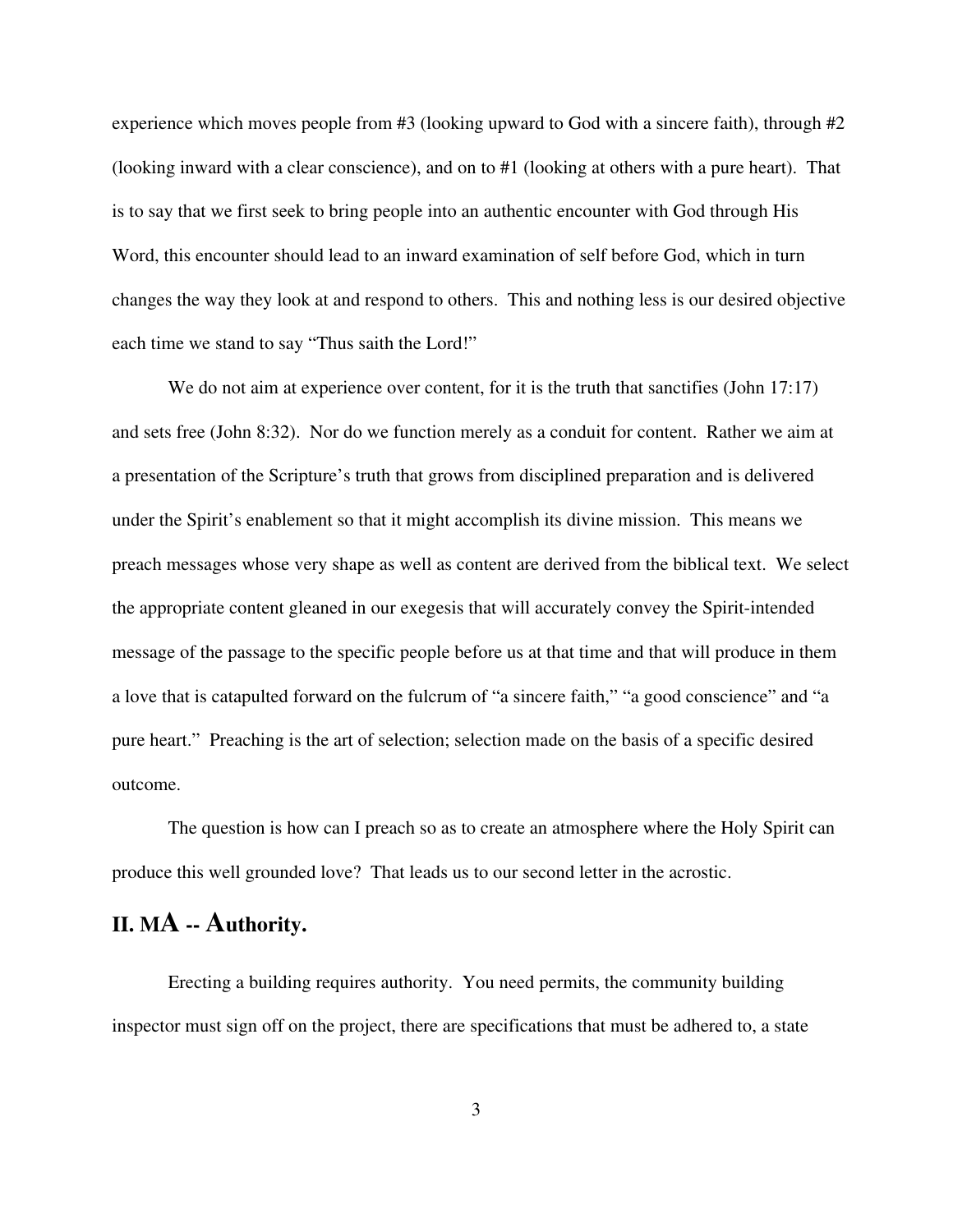inspector must survey the final results. If a stranger shows up and begins to erect an edifice on your property, you will no doubt have him removed.

What constitutes authority in preaching? The people marveled at Jesus' teaching because unlike the professional clergy of the day, He spoke with authority (Lk. 4:32). How do we come to the place where we are not simply professional, but where God speaks an authoritative word to His people through us?

The apostle Paul spoke to the Corinthians concerning "our authority, which the Lord gave for building you up" (2 Cor. 10:8; cf. also 13:10). The Apostles were vested with authority by Christ from God through the Holy Spirit to build the Church. Apostleship in its narrow sense of the twelve does not continue today, though a gift of apostleship may be found operative. The authoritative office does not remain today. What then? Are we to flail away at preaching in accountability without authority? No! The authority of the apostles continues today, not in some papal delegation, but in the written documents of the New Testament. The Holy Spirit penned through the apostles and their designates the authoritative words of God (2 Peter 1:20:21). These words are given for the up-building of the church (2 Tim. 3:16-4:2).

The issue at root in preaching is that of authority. R. Albert Mohler has stated the issue well, "The authority of the preacher is intrinsically rooted in the authority of the Bible as the church's Book and the unblemished Word of God . . . We speak because God has spoken, and because He has given us His Word."<sup>1</sup>

The only authority a preacher may legitimately claim is a delegated authority, that authority which belongs to God alone. He does not seek personal authority. He seeks, rather, a message full of authority. God delegates His authority to we preachers when He hands us His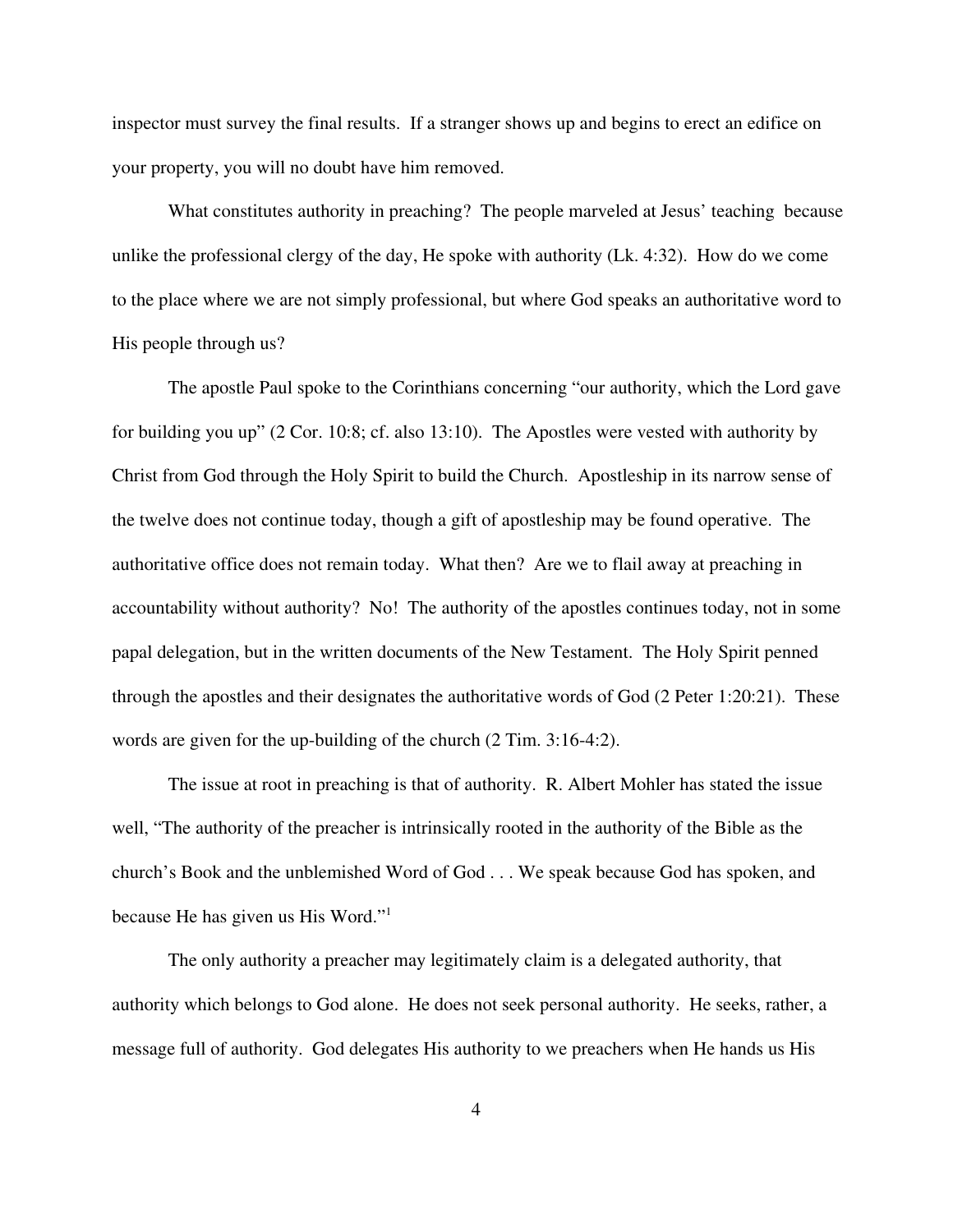Scriptures and calls us to proclaim them. To the degree we speak what God has spoken in holy Scripture, to that same degree we speak with divine authority. Where cleverness and cuteness govern our message there is no authority. Again, Mohler well says, "The issue of authority is inescapable. Either the preacher *or* the text will be the operant authority." And he warns us "of confusing our own authority with that of the biblical text. We are called, not only to *preach*, but to preach *the Word*."<sup>2</sup>

Lets be clear, our authority in preaching arises from the text of Scripture and our fidelity to it, not from any subjective experience we may claim to have had with God. We must carefully distinguish between a perceived authority that grows from an experience we have had and the authority of God inherent in the text of Scripture. Paul warned the Galatians, "But even if we or an angel from heaven should preach a gospel other than the one we preached to you, let him be eternally condemned!" (Gal. 1:8). Paul did not discount the spiritual nature of the experience, only the authority of it. Paul, similarly, warned the Corinthians of those who would come preaching another Jesus or another gospel and he warned them against receiving another spirit (2 Cor. 11:4). Paul did not deny that these folk had gone through a spiritual experience, only that it carried the authority of God.

Experience alone does not constitute authority. "Feeling" like God wants you to say something is not the same as having authority when you preach. Our only authority is that which is inherently God's and embodied in the text of Scripture.

Our authority comes from the text of Scripture, but it must be delivered under the empowering of the Holy Spirit in order to be biblical preaching. So, in one sense, there is experience necessary for authority in preaching—the experience of God the Holy Spirit pulling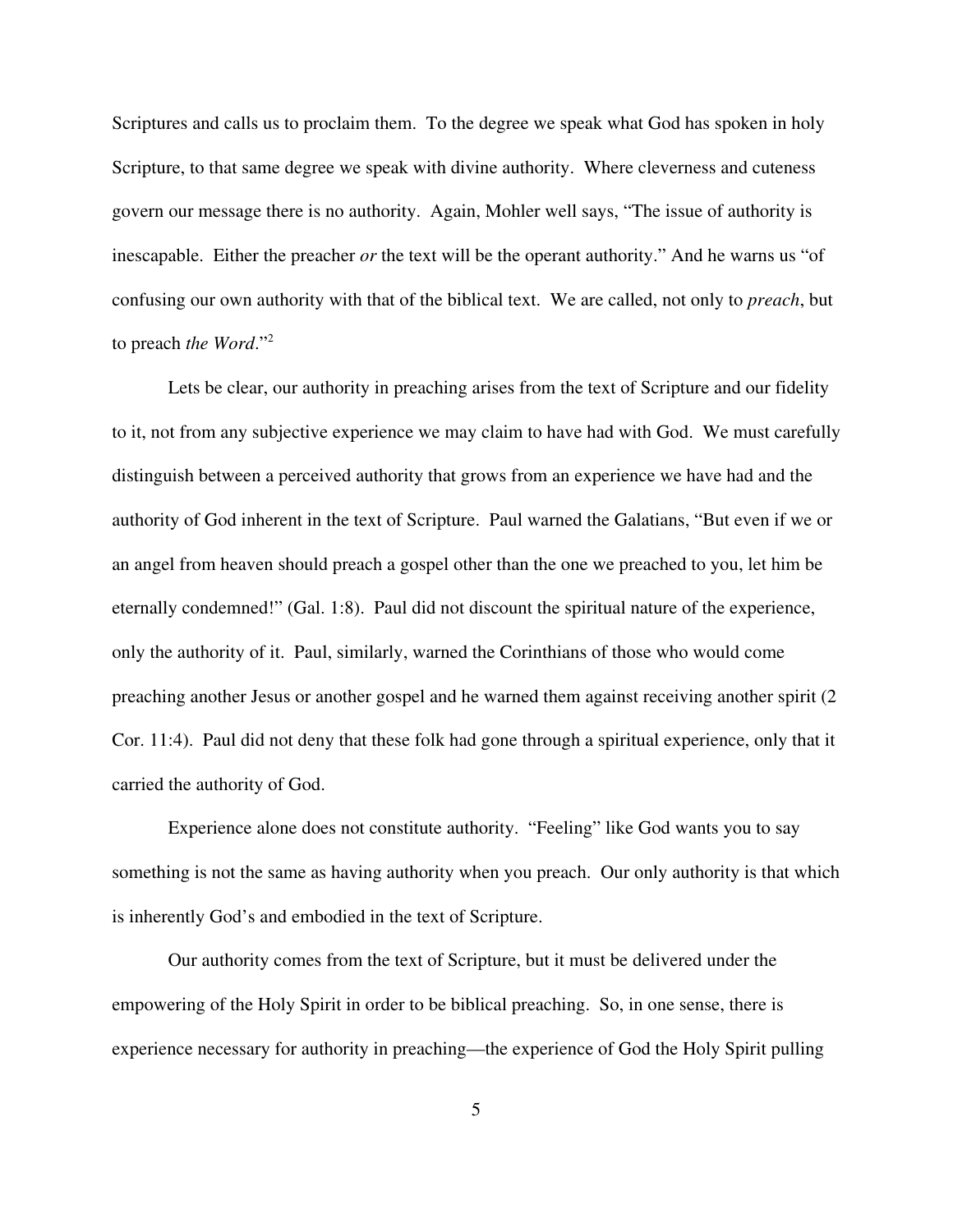the preacher through the knot-hole of divine truth in Scripture and then pouring that truth of holy Scripture through the clean vessel of the preacher. Our every experience must be governed by the text of Scripture, and our every proclamation of the text of Scripture must be empowered by the Holy Spirit. When these two elements come together as we step into the pulpit the Apostle Peter's words come true, "Each one should use whatever gift he has received to serve others, faithfully administering God's grace in its various forms. If anyone speaks, he should do it as one speaking the very words of God" (1 Pet. 4:10-11a).

How, then, can we actually preach with God's authority? The answer to that question requires moving to the next part of our acrostic.

#### **III.** MA**T** — **T**ext.

Few among our number doubt the authority of God's Word. We've gotten our theology right. We even hold our theology passionately. Who among us does not feel a bit emotional when he recalls that he is called to "preach the word"? But, if our only authority is that from God given us in the text of Scripture, how does that guide us in our actual preaching?

Our bibliology must inform and govern our homiletics. Our exegesis must govern our sermon crafting. The text must govern the entire process of sermon preparation and delivery. Today there is great want of text-driven preaching. The rage is for market-driven preaching. The result is often a psychologizing of the text of Scripture that reads it first through the lenses of my experience rather than that of the original readers. Rather than being bound to the sacred text and governed by it from start to finish, the text often becomes a springboard that provides little more than a theme that then launches the preacher off on his own fancied flight. The danger is to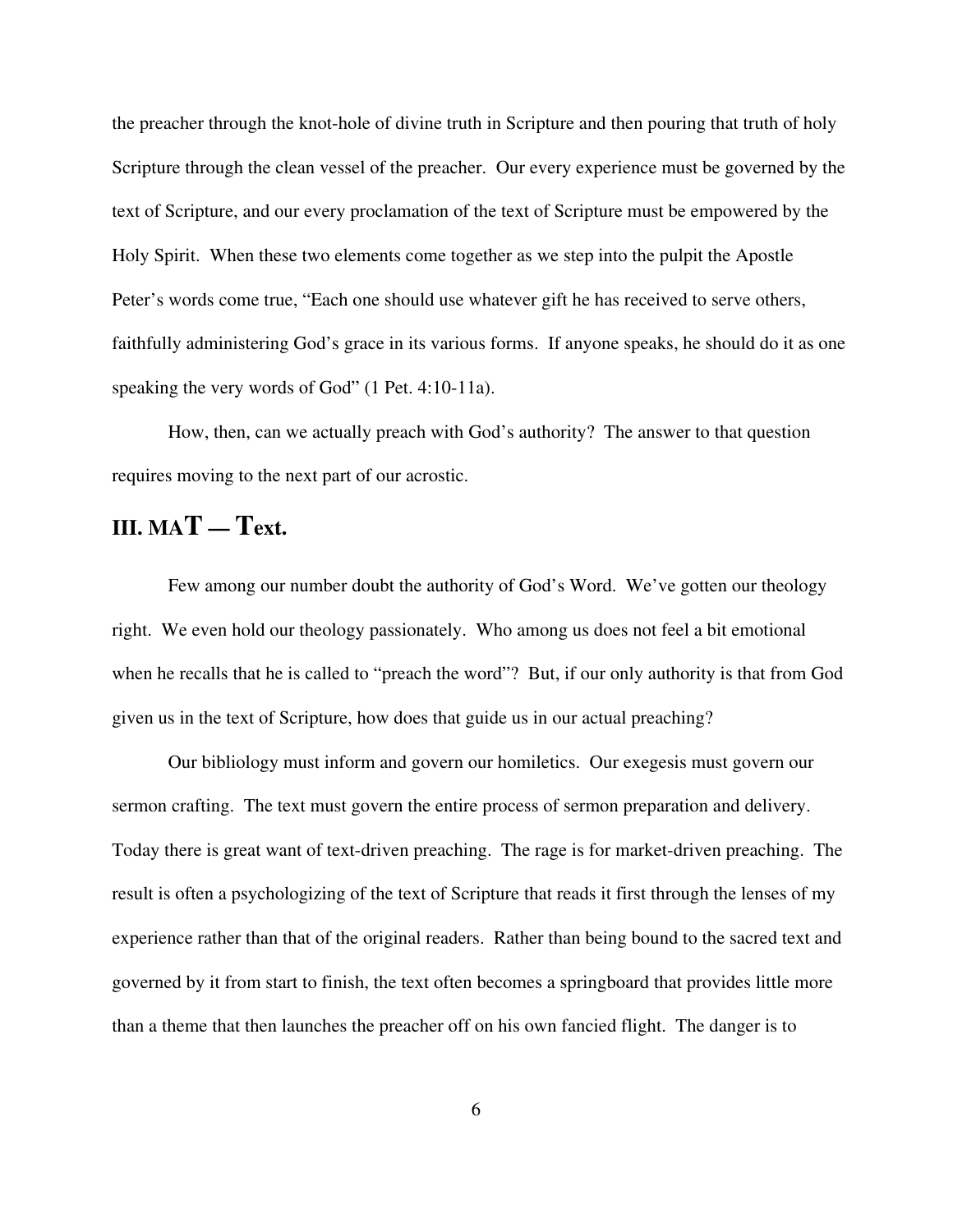become what David Potter asserts our nation's advertizing agencies have become, communicators intent not on "finding an audience to hear their message but rather with finding a message to hold their audience."<sup>3</sup> In such a pursuit the structure of the message too often bears no resemblance to the structure of the text itself. This problem is not new. Even Luther lamented the problem in his day.

 This is the way it has gone with preaching. . . . After the text of the Gospel is read, they take us to fairyland. One preaches from Aristotle and the heathen books, another from the papal decretals. One brings questions about blue ducks, another about hen's milk . . . In short, this is the art in which nobody sticks to the text, from which people might have had the Gospel.<sup>4</sup>

If we want authority in our preaching, we must expose the authoritative text of Scripture. We must leave people looking with appreciation at their Bibles rather than in awe at us. Luke spoke of those who were "servants of the word" (Luke 1:2), and he used the title as a badge of honor. Run that phrase through your mind again, "servants of the word." The word of God gives the orders. The word of God dictates. The word of God governs. The word of God rules, commands and directs. Does it do so in the study as we craft our messages?

Our goal is to preach what the Bible says. But our goal must be more than simply this. Our goal must be to preach what the Bible says, in the way the Bible says it. Do you discern the difference? A man may preach from I Samuel 17 about David's confrontation with Goliath. He may wax eloquent about five smooth stones needed to slay the giants in our lives. He may select as his "stones" homiletical gems such as Bible reading, prayer, obedience, fellowship and witness. What he says may be Biblical, but has he been a servant of the word? Or has he made the word serve his purposes? He may have preached Biblical truth, but did he present it as the Bible presents it? In other words, is that the point of the story of David and Goliath? Was it God's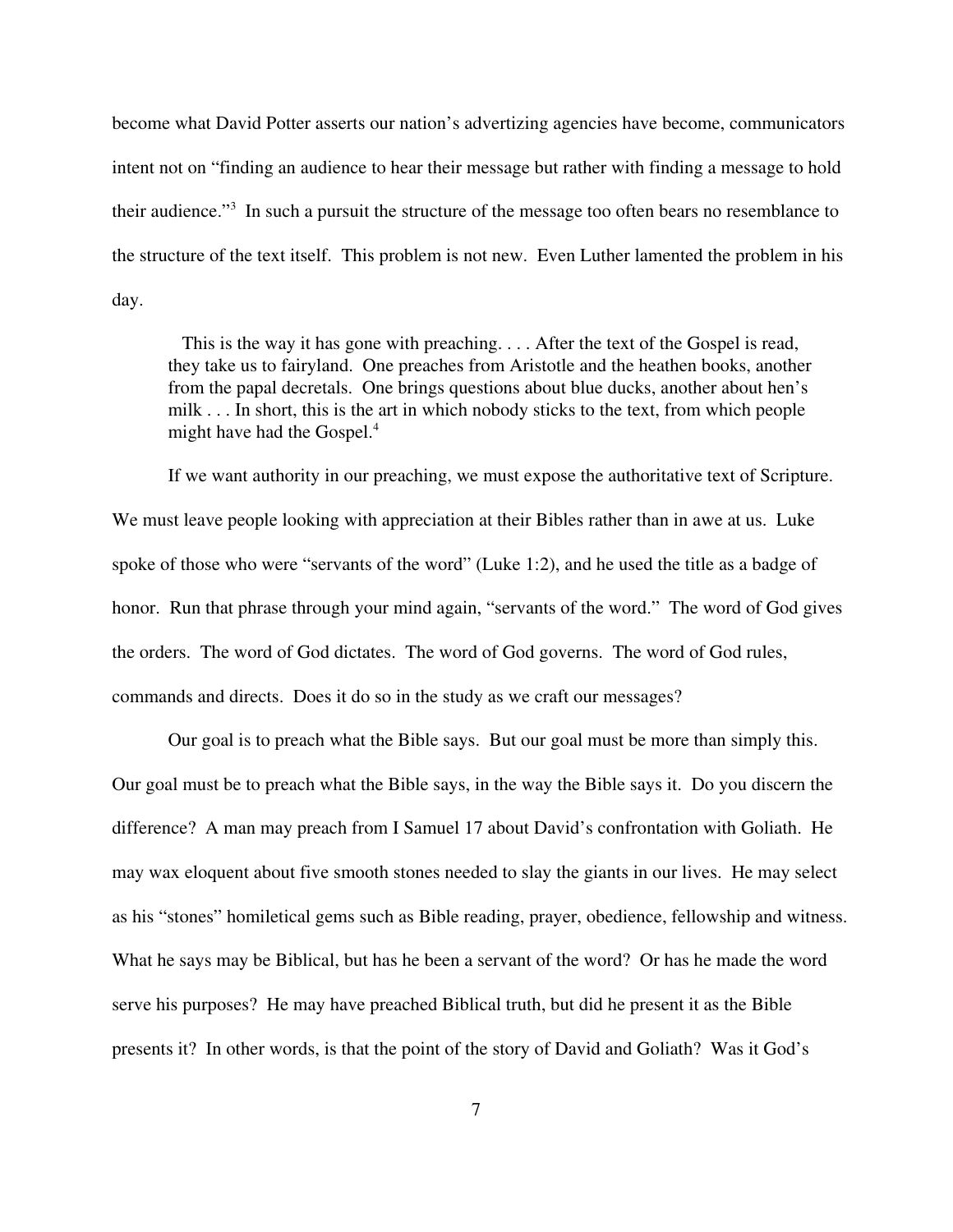intent in breathing forth that Scripture that we should focus on the stones David put in his pouch? Or is there another meaning, that, if discovered through sweaty exegesis in the study during the week and allowed to mold the structure and substance of the message, will yield divine authority in the pulpit on Sunday?

Some preach textually, some topically, and still other expositorily. If we, who are responsible for the ongoing diet of the people committed to our charge, are to nourish them and build them up over time we must make our preferred form of preaching that of expository preaching. While any of these forms of preaching may be deemed Biblical in a given instance, it is expository preaching that most ardently guards us from imbalance and personal preferences. A commitment to expository preaching drives you back again and again to the text of Scripture, modeling for our people how to handle a passage so as to come to God's intended meaning and application. When we faithfully preach expositorily we not only expose them to the meaning of that passage, we open, over time, a method of approach to other Scriptures they will encounter in their own walk with God. This is especially so when we are committed to *lectio continua* (systematic preaching through books of the Bible).

I define expository preaching as that form of proclamation which, in reliance upon the Holy Spirit, arises from and is delivered through a study of the grammatical, syntactical, literary, historical, contextual, theological and cultural elements of a given biblical text and seeks to convey the abiding and authoritative principles that are inherent in that text and were primary in the author's intention in such a way that the enduring relevance of the Scriptures are made plain for the contemporary listener. Note again the words: "arises from and is delivered through." Though the pulpit is not the place for the dumping of unprocessed information gained in the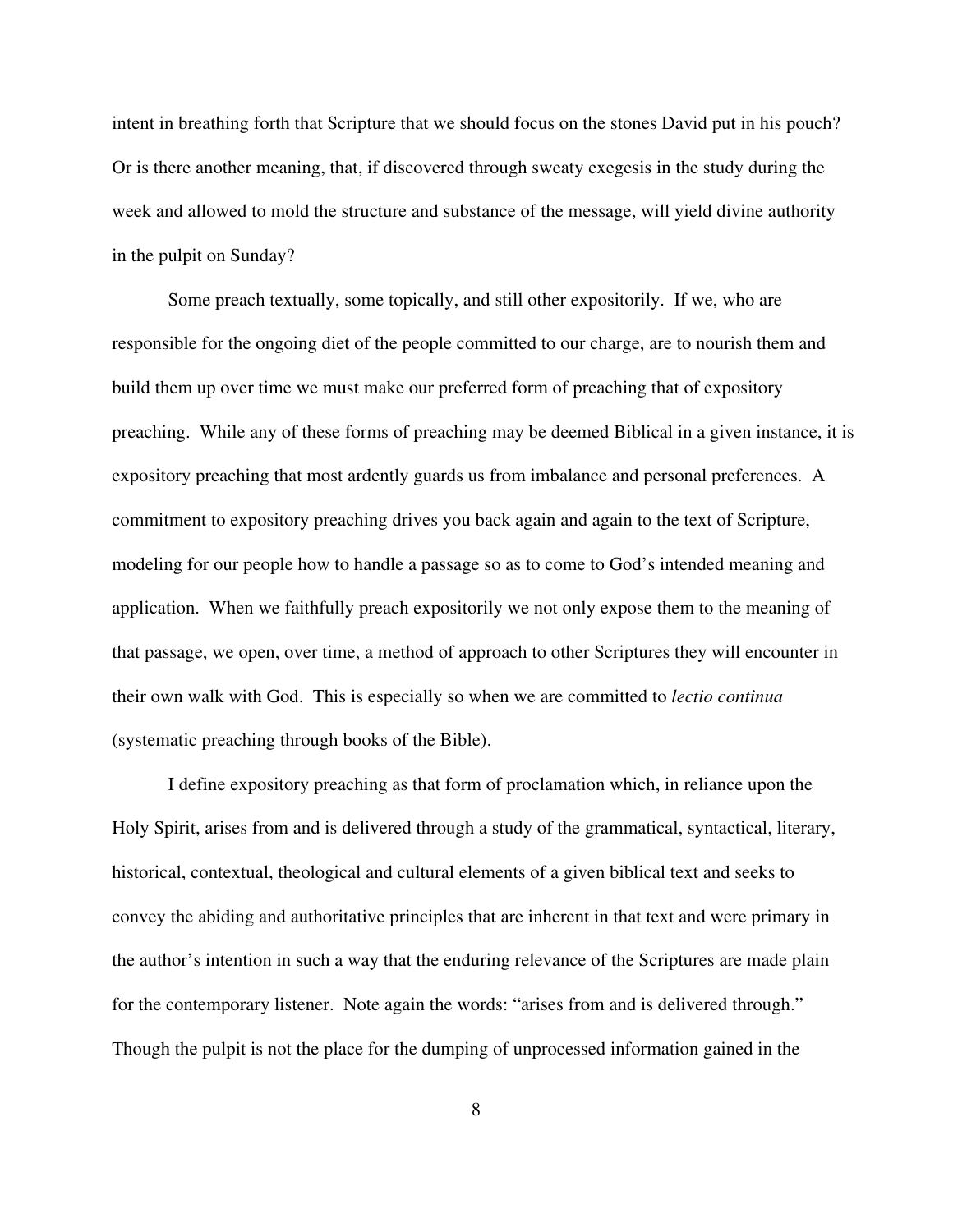study, the preacher by means of selectivity and homiletical crafting nevertheless guides the people to discover what he has already discovered as he has been before God.

This means that the main points and my sub-points of my message should arise from the text itself. I need to not only gain my main points from the text before me, I must wrestle with the text until I can sufficiently support that main thought from it with sub-points. Then, and only then, am I ready to add supportive Scriptures that may add weight to the argument of the Divine Writer of Scripture in the text before me. It has been suggested that cross referencing while preaching is the lazy man's way to fill time. Though I may not like it, this is probably correct more often than I care to admit. Developing the selected pericope holds me close to the sacred text in the development of what I say on God's behalf. In addition it is more likely to assure that I am saying what God is saying, and that I am saying it in the way He has said it. I must discover the mood of the passage and make that the mood of my message. I must labor to reflect the symmetry of the passage in the symmetry of my message. Few of us would ever preach a sermon that was not Scripture-based. Yet we must strive for more than simply being Scripture-based, we must wrestle until our messages are Scripture-shaped. In all things and in every way I must strive to be text-driven. This will build believers on the words of God.

At root in our homiletics from start to finish are these two questions: Do I trust the Word of God? Do I trust the God of the Word?

Having answered both questions in the affirmative, then there is plenty of room for creativity, growth, improvement, learning and personality. But in the end do I trust the efficacious and living word of God or am I relying upon my ingenuity, cleverness and creativity? If I trust the latter, I may tickle ears, but people will leave hungry and with bloating stomachs. If I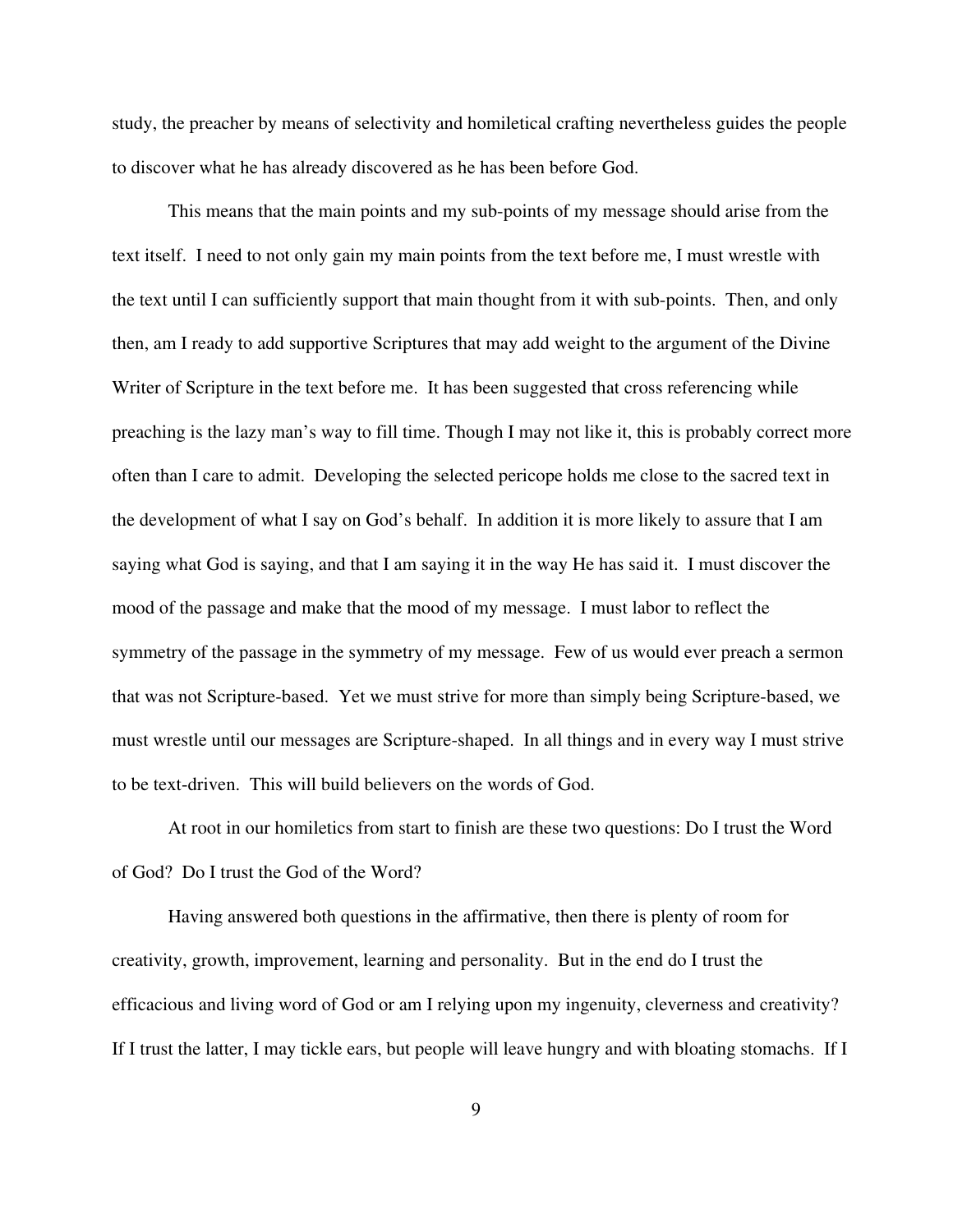rest on the former, people will be nourished, built up and established in the faith. I must ask myself: Am I text-driven and market-sensitive or market-driven and merely text-sensitive?

# **IV. MATU — Understanding.**

What do we mean by making the "u" of mature stand for understanding? It means we need to understand the nature of preaching as it relates to building up believers.

A good deal has been written on the preaching event, and we profit from much of it. Truly the event of preaching is a holy thing. In those moments God Himself fills, empowers, anoints and speaks through His spokesman as He exposes the text of Scripture to needy people for whom His heart longs. Preaching is an event. We do well to reflect upon this aspect of preaching. Yet when it comes to building believers we must not only view preaching as an event, but also as a process.

Many of us are impatient with process; we value event. Preaching as an event happens now, preaching as a process unfolds over time. Preaching as an event can happen in a blaze of glory, preaching as a process requires the steady flow of God's power. Preaching as an event at times is transcendent, preaching as a process is often tedious and exacting. Preaching as an event may be epochal and memorable, preaching as a process may be deemed too slow and methodical.

All this being said, building up the body of Christ is more of a process than event. We need to lift up the process of preaching without disparaging preaching as an event. Lets examine the preaching process together. Who builds the believer? The spiritualist says, "God does!" The egotist says, "I do!" The congregationalist says "We do!" Who is right? The fact is that they all are a part of the process of establishing disciples in Christ.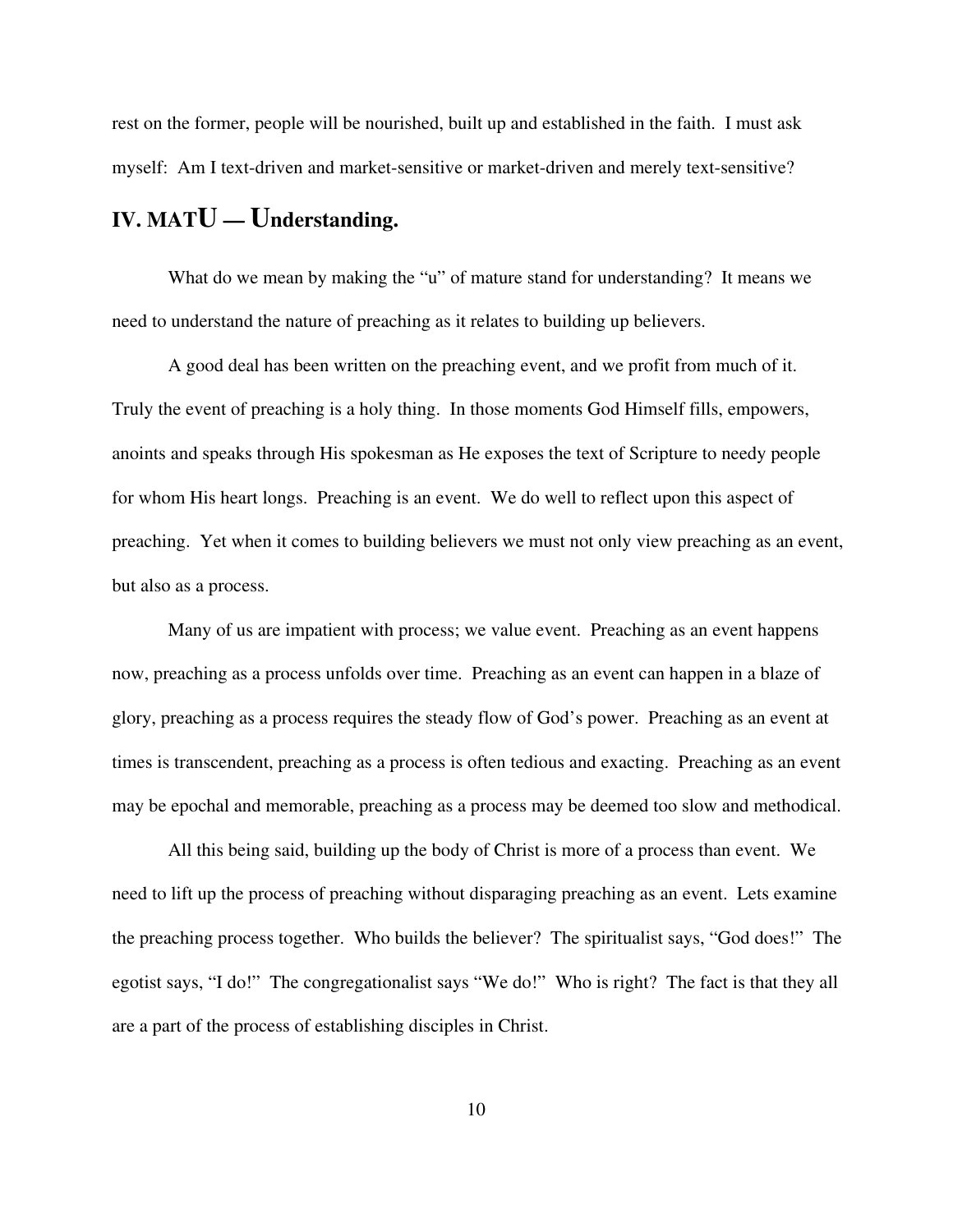Scripture describes the building up of the body of Christ as the work of God Himself. Yet God accomplishes this process not only through His direct heaven-to-heart contact, but through the agency of others. Hear Paul: "For we are God's fellow workers; you are God's field, God's building. According to the grace of God which was given to me, as a wise master builder I laid a foundation, and another is building upon it. But let each man be careful how he builds upon it" (I Cor. 3:9-10). Again he says, "And we proclaim Him, admonishing every man and teaching every man with all wisdom, that we may present every man complete in Christ. And for this purpose also I labor, striving according to His power, which mightily works within me" (Col. 1:28-29).

God uses us preachers to build His people, and it requires nothing less than the flow of God's omnipotent power through us. Yet neither is the building process simply a pulpit-to-pew process. God uses the whole body of Christ to build up its individual members. The Apostles declares, "He gave some . . . as pastors and teachers, for the equipping of the saints for the work of service, to the building up of the body of Christ" (Eph. 4:11-12). Our ministry, according to this passage, is not merely the direct upbuilding of the body, but also indirectly the building up the body by equipping its members to perform the ministry that will build it up.

As each member is a part of a divinely coordinated process (in which we preachers are afforded a major role), the entire body begins to be "fitted and held together by that which every joint supplies, according to the proper working of each individual part, causes the growth of the body for the building up of itself in love" (Eph. 4:15-16). This is whole body ministry, but it is prepared, provoked and propelled forward through the ministry of the pastor/teacher.

Building the body of Christ up is God's work, for this reason we must let Him determine how it should be done. He declares that one primary means He uses is the preaching of the Word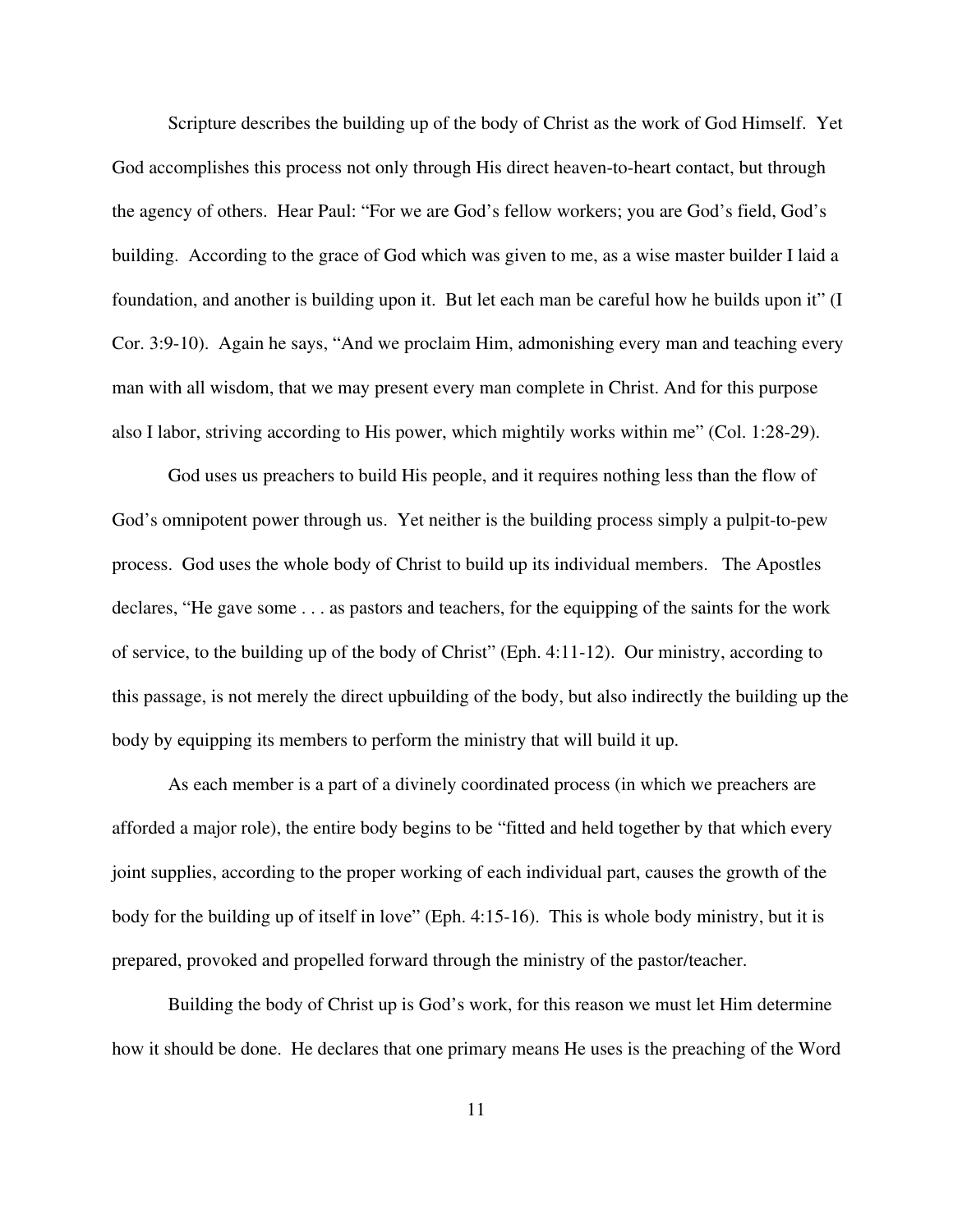of God by pastor/teachers. Yet this is not only a direct means to upbuilding, but it is often also an indirect means, as individual believers are equipped for ministry and then moved by the Spirit to build up the body of Christ through the expression of Christ's life through the unique blend of their gifts and person. Not even this, however, is the end of the process. There is still one key participant missing—the individual believer's response to God's work, the preached word and the ministry of the body.

Peter demanded that we each must "... like newborn babes, long for the pure milk of the word, that by it you may grow in respect to salvation . . . you also, as living stones, are being built up as a spiritual house for a holy priesthood, to offer up spiritual sacrifices acceptable to God through Jesus Christ" (I Pet. 2:2-5). Jesus likened the hearing and responding to His words to that of building a house. To the one who hears and obeys He announced, "Everyone who hears these words of Mine, and acts upon them, may be compared to a wise man, who built his house upon the rock. And the rain descended, and the floods came, and the winds blew, and burst against that house; and yet it did not fall, for it had been founded upon the rock" (Matt. 7:24-25). Yet to those who hear only He said, "And everyone who hears these words of Mine, and does not act upon them, will be like a foolish man, who built his house upon the sand. And the rain descended, and the floods came, and the winds blew, and burst against that house; and it fell, and great was its fall" (Matt. 7:26-27). Indeed "Solid food is for the mature, who because of practice have their senses trained to discern good and evil" (Heb. 5:14).

We need, then, to understand the process of building up the body of Christ and work within this divine process. Building the believer is ultimately God's work. Yes, He condescends to allow we preachers a significant role in this process. We must walk humbly and ever seek to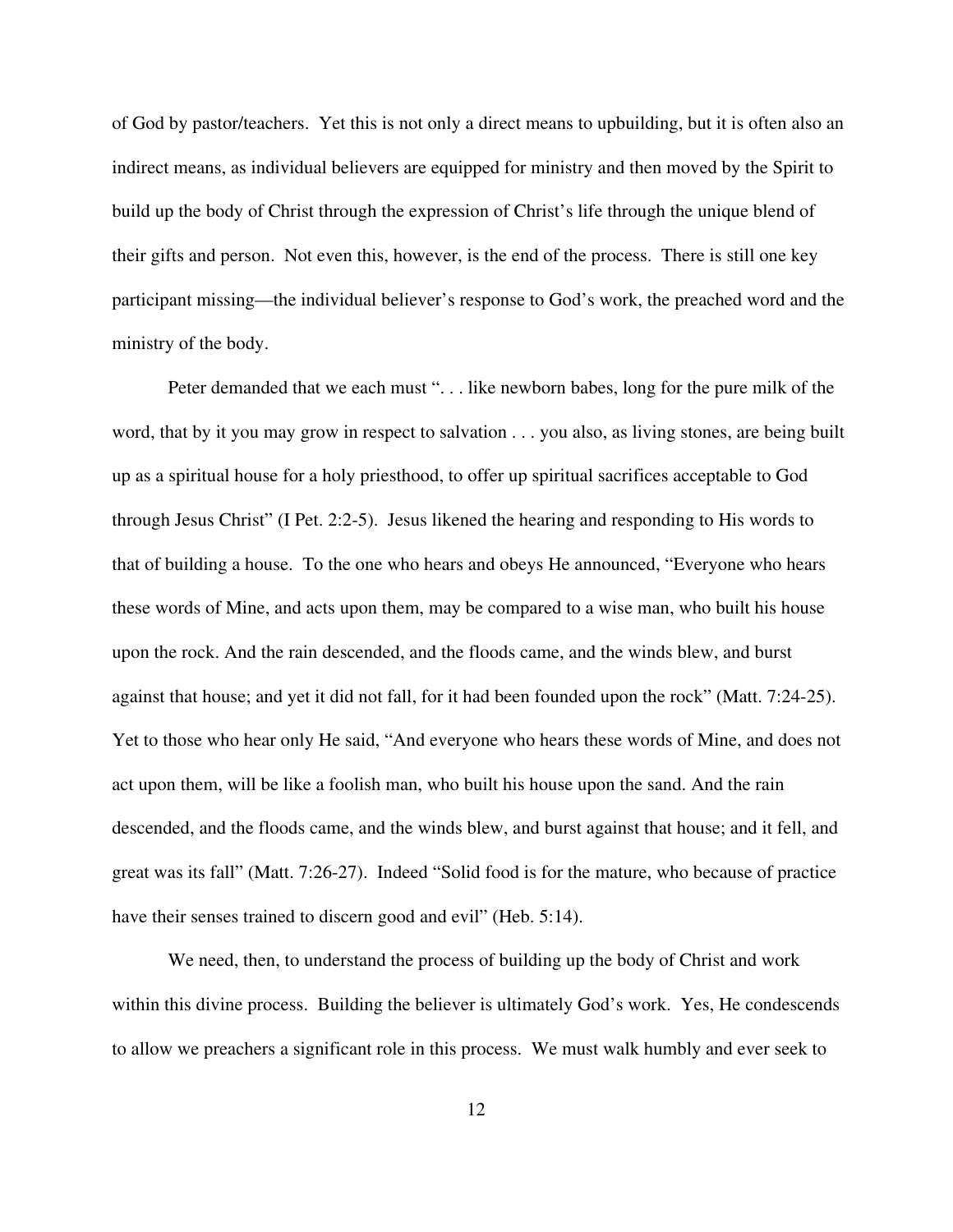understand what His will is with regard to the preaching of His Word. When we do, He makes certain that the members of the body of Christ are equipped and enabled to build up the other members. He deals with those who do not hear and obey and thus not only endanger themselves, but also the others they are in relationship with. We must understand the process and work within it for His glory.

Not all of us appreciate process, lets be honest. We prefer event. We want every sermon we preach to be the one that will create the great breakthrough for God in our arena of ministry, and rightly so. God graciously grants us to hit a home run every once in a while. Yet, in the plan of God, the steady, consistent exposition of God's Word by a loving shepherd builds the people of God strong in Christ.

It is said that The British Weekly once printed this controversial letter: "It seems ministers feel their sermon are very important and spend a great deal of time preparing them. I have been attending church quite regularly for 30 years and I have probably heard 3,000 of them. To my consternation, I discovered I cannot remember a single sermon. I wonder if a minister's time might be more profitable spent on something else?"

A flood of letters poured in, some in hearty agreement with the suspicion of the original letter writer, others vehemently opposed. The entire matter was ended when this letter was received and printed: "I have been married for 30 years. During that time I have eaten 32,850 meals—mostly my wife's cooking. Suddenly I have discovered I cannot remember the menu of a single meal. And yet . . . I have the distinct impression that without them, I would have starved to death long ago."

Understanding and appreciating the divine process of building believers is not always easy.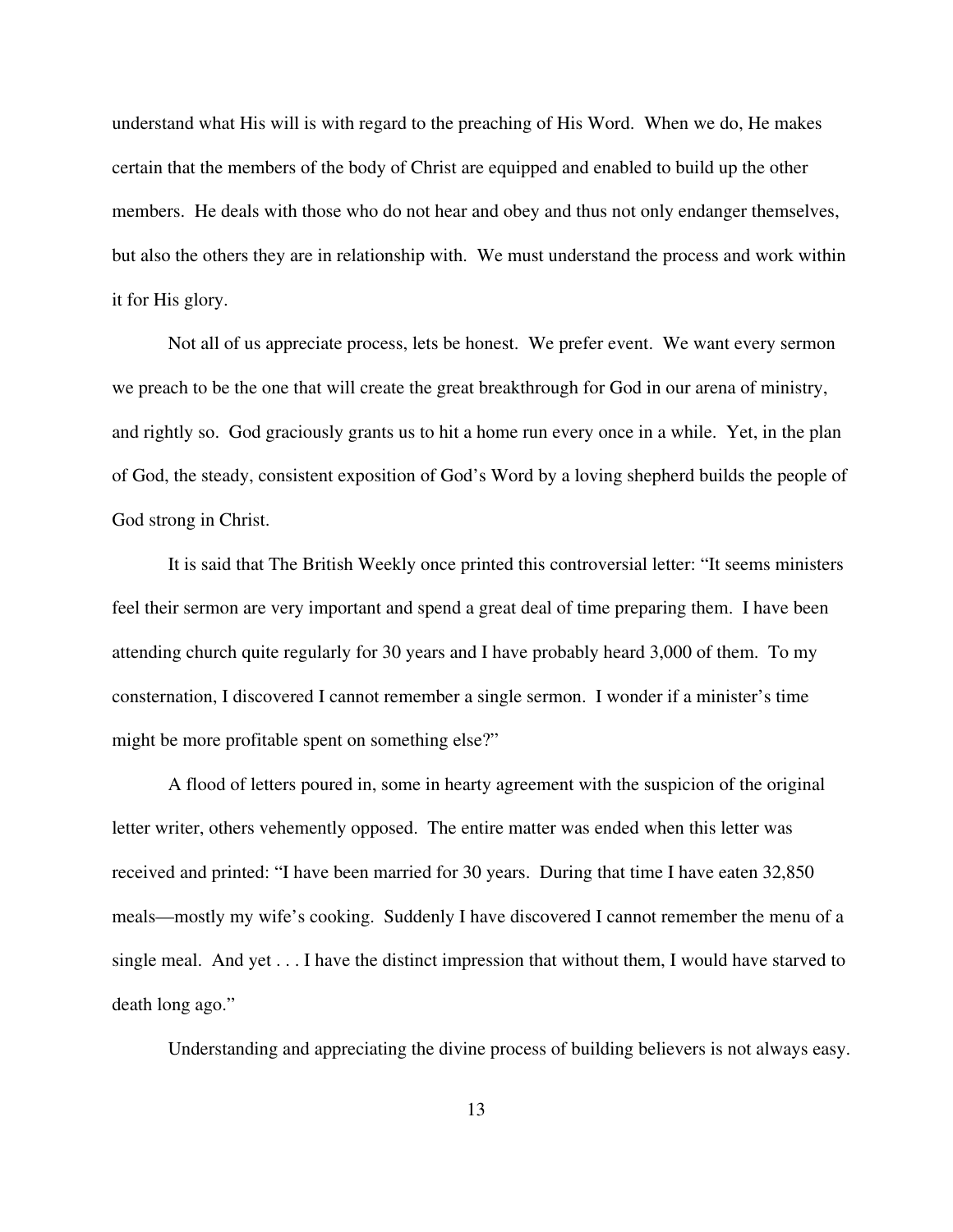As we seek to faithfully fulfill this ministry we soon discover the need for our next component in the acrostic.

# **V. MATUR — Reminder.**

Fidelity, not novelty, builds strong believers. Who among us has not felt the pressure to be clever, new, and different? Who has not set in their study looking over their message on Saturday afternoon and remarked, "They have heard all of this before!" The pressures to novelty are many. Some pulpits are in danger of becoming nothing more than Athenian soapboxes where "strangers which were there spent their time in nothing else, but either to tell, or to hear some new thing" (Acts 17:21, KJV).

George Orwell once noted, "We have now sunk to a depth at which the restatement of the obvious is the first duty of intelligent men." We in the church have come to that day. But it is not by accident, and it is not a new arrival. The Scriptures tell us that preaching to build believers means undertaking an intensive ministry of reminder.

Before you disparage the ministry of reminder, remember that the ministry of reminder is God's work. Jesus told us, "The Holy Spirit whom the Father will send in my name, will teach you all things and will remind you of everything I have said to you" (John 14:26). God sent the Holy Spirit for this very ministry of reminder. Reminder is His work, and we participate in it as we become His channels for reminder in another's life. This knowledge emboldens us in our ministry of reminder: "I have written to you quite boldly on some points, as if to remind you of them again" (Rom. 15:15). To Timothy Paul said, "Keep reminding them of these things. Warn them before God" (2 Tim. 2:14). Paul charged Titus, "These . . . are the things you should teach.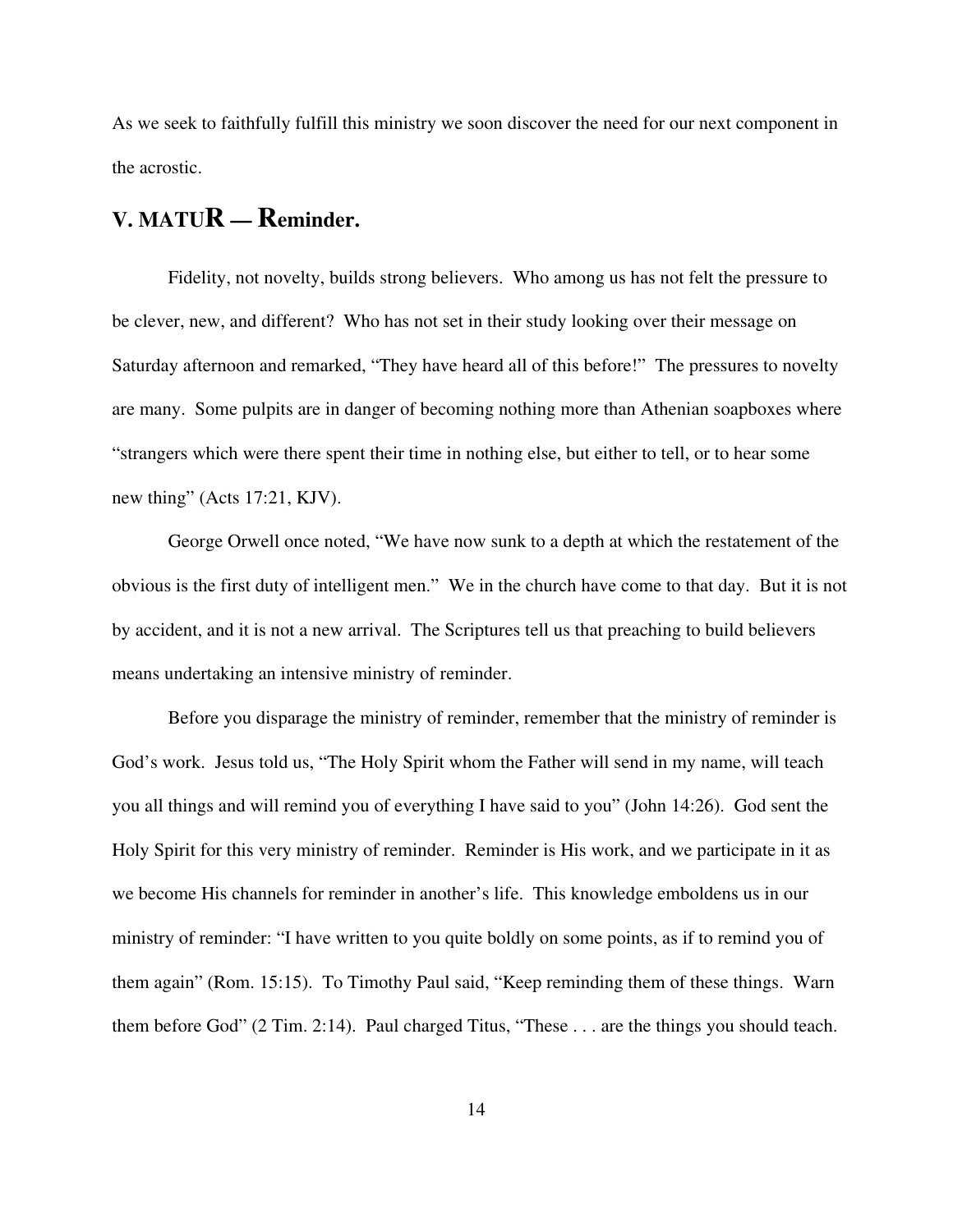Encourage and rebuke with all authority . . . Remind the people . . ." (Titus 2:15-3:1).

We need to make reminder a priority in our preaching. Paul told the Romans, "I have written . . . as if to remind you" (15:15). Peter said, "Dear friends, this is now my second letter to you. I have written both of them as reminders to stimulate you to wholesome thinking" (2 Pet. 3:1). If these books of the New Testament were written as ministries of reminder let us never conclude that a message is "just a reminder" of the familiar truths of God's Word. Let us never underestimate the power of God's truth as He reapplies it to the hearts of His people.

Everyone within the body of Christ is in need of the ministry of reminder. Those who struggle in their faith need it (1 Cor. 4:17; 2 Tim. 2:14). It is also for those who are growing and advancing in their faith. The Romans were those "full of goodness, complete in knowledge and competent to instruct one another" (Rom. 15:14), but they needed a detailed reminder of the truth (Rom. 15:15). Paul reminded Timothy of important truths (2 Tim. 1:6). Reminder is for those who already has a firm grasp on the truth: "Though you already know all this, I want to remind you" (Jude 5). Peter reminded his readers, "even though you know them, and are firmly established in the truth" (2 Pet. 1:12).

Don't assume that "just reminding" the people of truth they have already encountered is taking the easy way out. Note the words of intensity associated with the ministry of reminder. "So I will *always* remind you of these things . . . I think it is right to *refresh your memory*. . . . And I will *make every effort* to see that after my departure you will always be able to remember these things" (2 Pet. 1:12-13, 15, emphasis mine). "*Do your best* to present yourself to God as one approved, a workman who does not need to be ashamed and who correctly handles the word of truth" (2 Tim. 2:15, emphasis mine).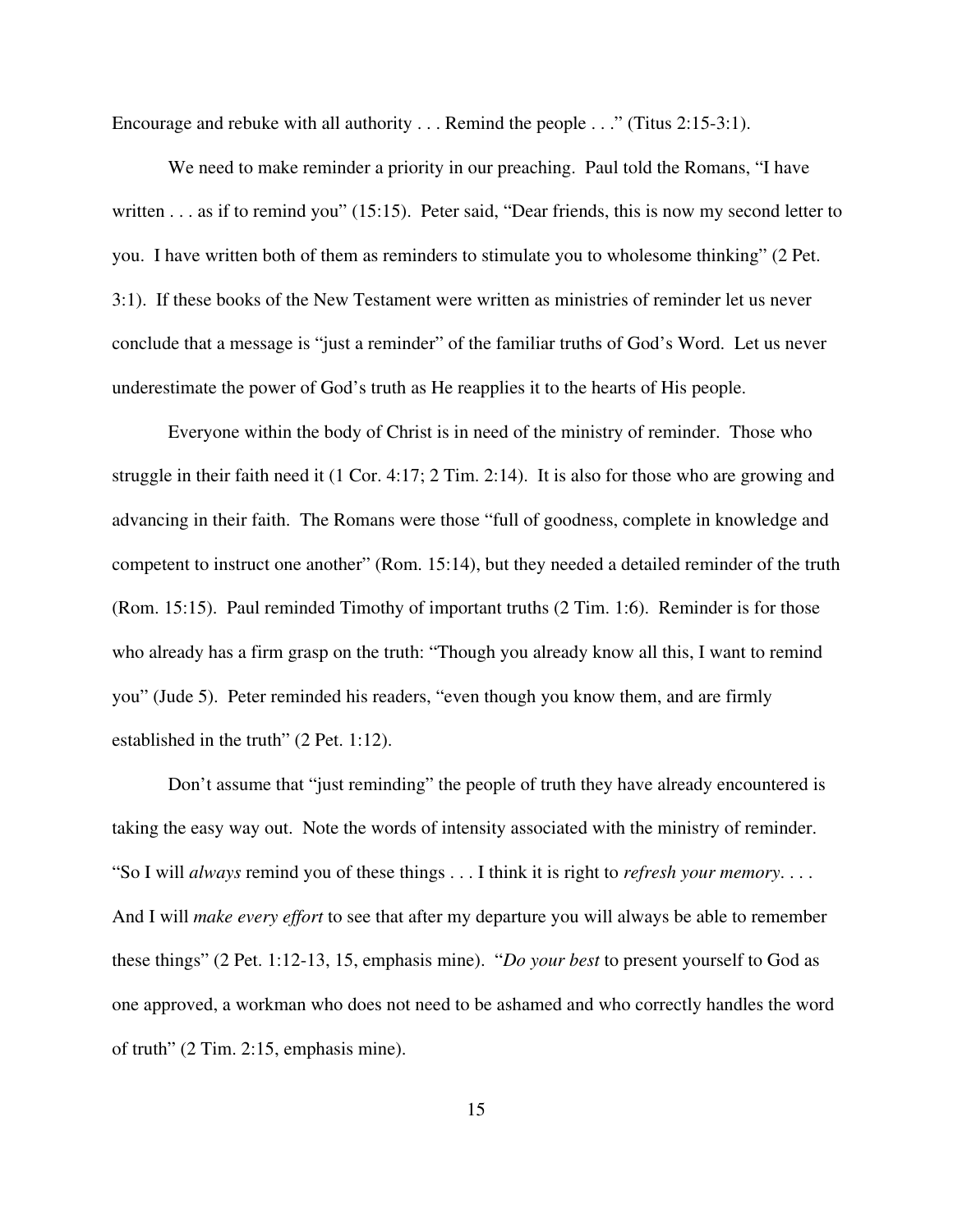Bill Hull has said, "In today's church, the obvious is revolutionary." Again he says, "The obvious restated and applied shakes the church at its foundations."<sup>5</sup> Love keeps prayerfully, diligently, sacrificially, faithfully, and repeatedly coming back to the multifaceted jewel of scriptural truth. Love holds that truth in awe and wonder before a congregation of hurting people and invites them to once again come and discover the unfathomable beauty of a clear look at that which they will spend eternity investigating.

F.W. Boreham said, "It is the duty of the pulpit to say the same things over and over again. They must be clothed in different phraseology, and illumined by fresh illustration, and approached by a new line of thought, but the things that are really worth saying must be said repeatedly."<sup>6</sup> As we do this, God will build His people strong in Christ.

## **VI. MATURE — Evaluate.**

The final step in the process of moving toward preaching that builds believers up in Christ is that of evaluation. We preachers are notoriously subjective in our evaluation of ourselves and our preaching. We tend toward one of two extremes in self-evaluation. We may on the one hand be overly generous with ourselves. One Sunday a pastor preached what had to be one of his best sermons ever. He felt good about it--really good about it! As he drove out of the church he wondered what his wife would say in response to the message. They drove through town making their way to a restaurant where they were to enjoy a relaxing Sunday dinner. She said nothing. Finally, to break the ice, the pastor queried aloud, "How many really great preachers do you suppose there are in the world?" She responded, "One less than you think!" Ouch!

We may, on the other hand, be overly severe in our evaluation of ourselves. Even such a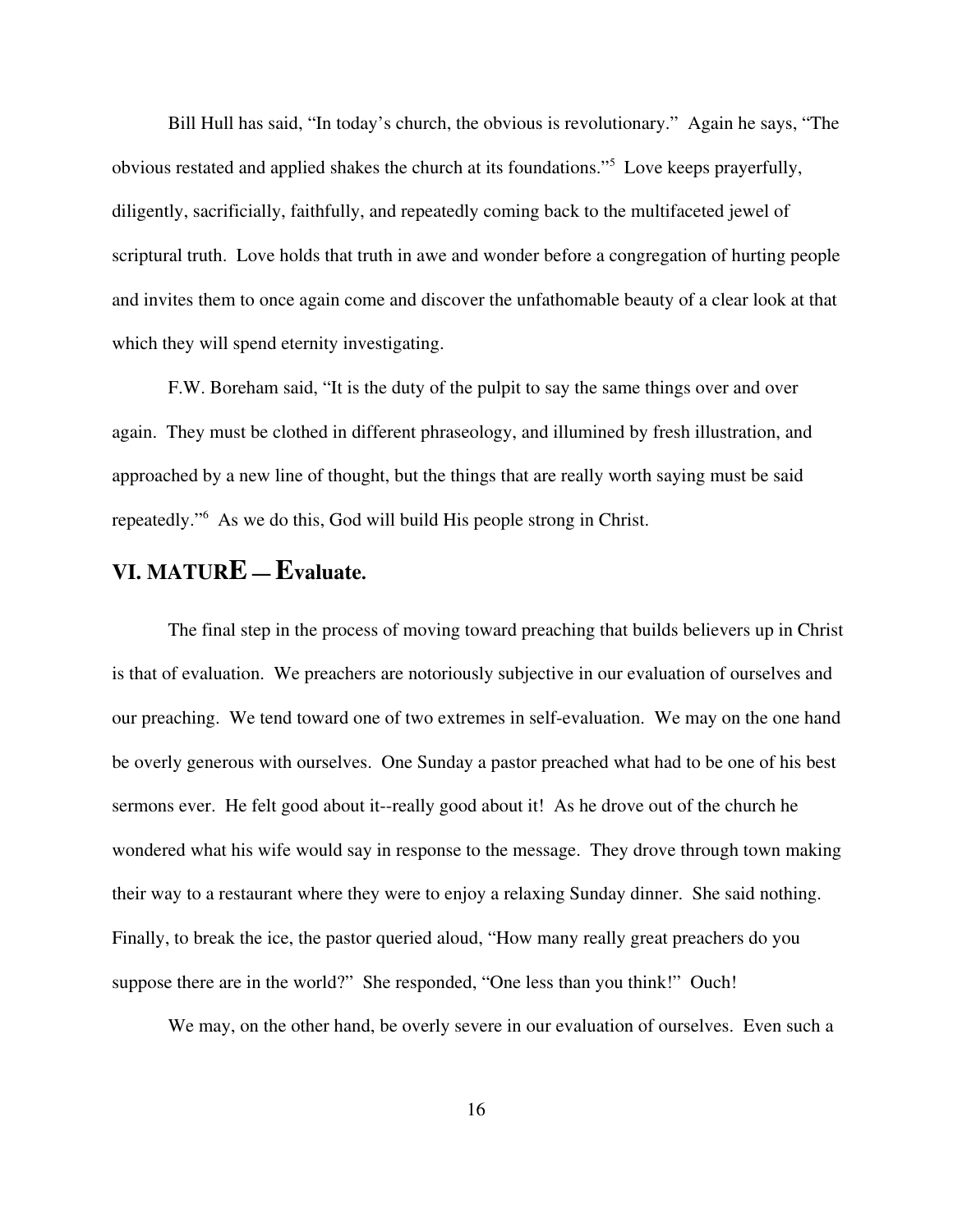great mind as Augustine struggled here.

My preaching almost always displeases me. For I am eager after something better, of which I often have an inward enjoyment before I set about expressing my thoughts in audible words. Then, when I have failed to utter my meaning as clearly as I conceived it, I am disappointed that my tongue is incapable of doing justice to that which is in my heart. The chief reason is that the conception lights up the mind in a kind of rapid flash; whereas the utterance is slow, lagging and far unlike what it would convey.<sup>7</sup>

I can recall early in my preaching ministry the horrible tyranny of Sunday afternoons and evenings. My wife told me I had PMS. If it wasn't Pre-Message Syndrom it was Post-Message Syndrom. Thursday through Saturday where shot by the one and Sunday through Tuesday were ruined by the other. Wednesday wasn't too bad.

So how do we find some objective means of evaluation? I would like to suggest Paul's final written communication to Timothy.

With his last pen strokes Paul wrote, "All Scripture is inspired by God and profitable for teaching, for reproof, for correction, for training in righteousness; that the man of God may be adequate, equipped for every good work. I solemnly charge you in the presence of God and of Christ Jesus, who is to judge the living and the dead, and by His appearing and His kingdom: preach the word; be ready in season and out of season; reprove, rebuke, exhort, with great patience and instruction" (2 Tim. 3:16-4:2).

It has been noted that the four-fold description of Scripture's usefulness in v.16 is echoed in the four imperatives concerning preaching found in  $4:1-2.8$  The nouns of 3:16 and the imperatives of 4:2 would line up like this: "teaching" (3:16) pairs up with "preach" (4:2); "reproof" matches up with "reprove"; "correction" links with "rebuke"; "training" pairs up with "exhort."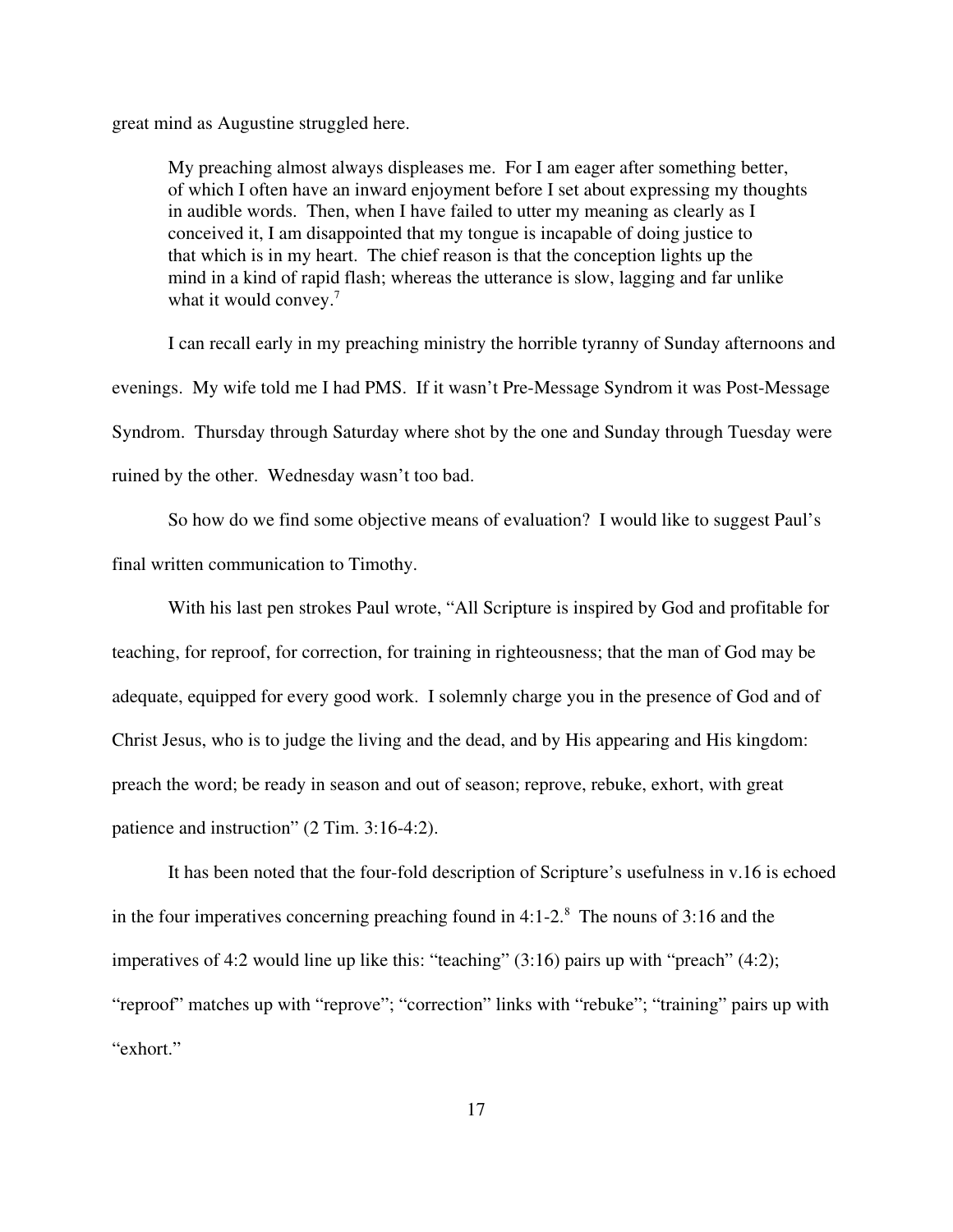This points to a unity of thought that may not be readily apparent because of the division of the chapters. This makes plain what we have already suspected, that God's purpose for the Scriptures (3:16-17) is not removed from His purposes in preaching (4:1-2). Preaching should allow the Word of God to dominate and arrive at its intended purpose. How can this help us in evaluation? Perhaps the truths of this Scripture could be transformed into questions helpful to us in reviewing our ministry of building believers through preaching. Consider the following questions.

Ask yourself: Through this sermon how has God presented what is right? ("teaching"; "preach") Another way of asking the same question is have I positively unveiled God's Person, truth and way?

A second question might be asked: Through this message how has God revealed what is wrong? ("reproof"; "reprove") That is to say, Have I negatively laid bare what is distorted, perverted or erroneous about their thinking of God, truth and discipleship?

A third question would be: Through this preaching how have I illumined the way back from sin to God? ("correction"; "rebuke") Have I helpfully shown the way back to God's Person, truth, and way?

A final question should be considered: Through this message have I established them in what is right? ("training"; "exhort") Restated it might be asked, Have I helped them to trust in God's Person, hold to God's truth, and stay in God's way?

Another set of questions might take our investigation even further. These too are based upon this passage. Have I led them to exult in the presence of God ("in the presence of God", 4:1)? Have I led them to kneel under the authority of God ("and of Christ Jesus who is to judge",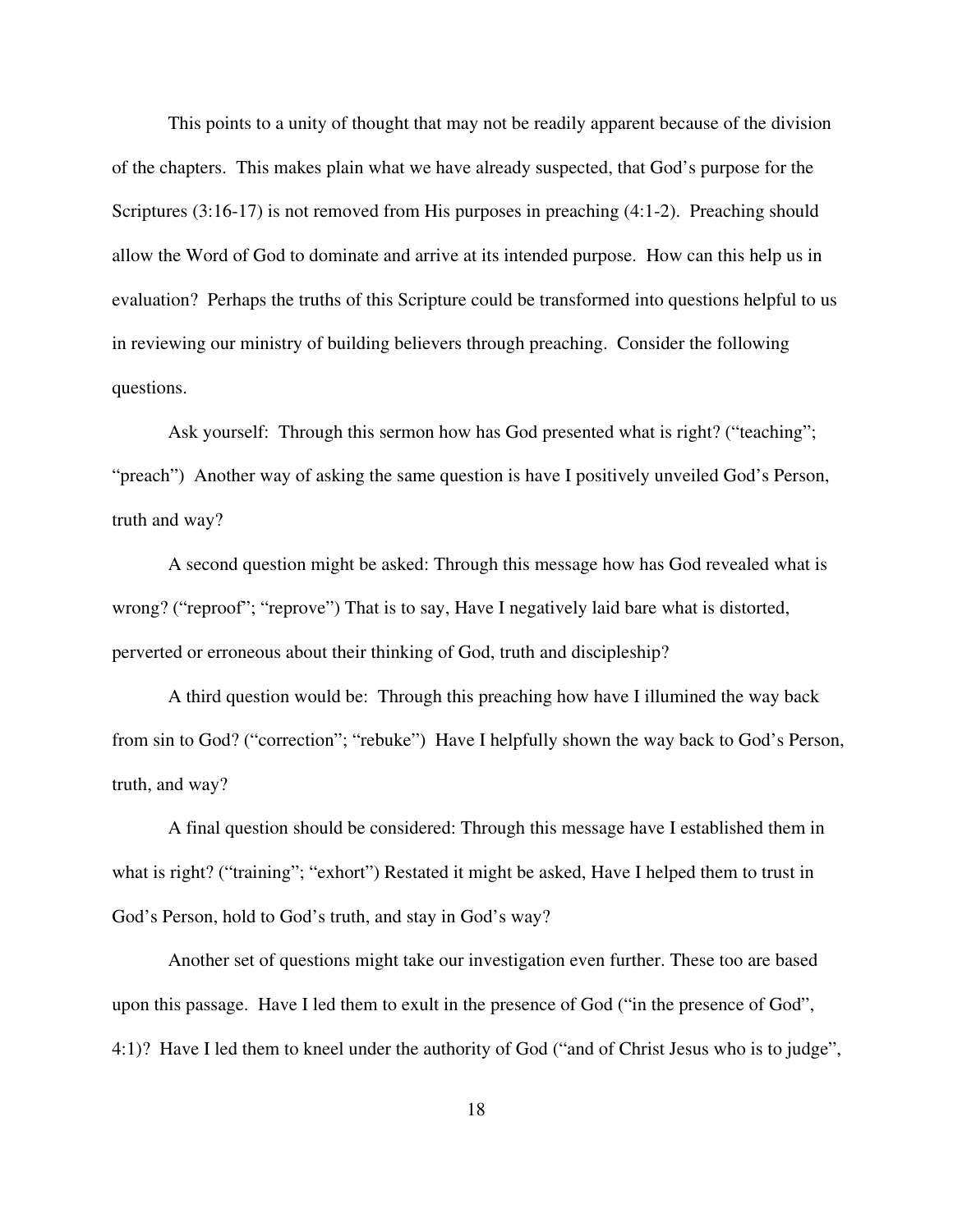4:1)? Have I led them to desire the return of Christ ("by His appearing", 4:1)? Have I led them to live under the reign of Christ ("and His kingdom", 4:1)?

These questions do not remove the subjectivity inherent in self-evaluation. But they do help objectify the process as much as possible. They also become the format for helpful and intentional input from peers, parishioners, and even our wives.

What a glorious privilege is ours — called as co-laborers with Christ in building believers not only for a lifetime of faithful discipleship here, but an eternity of glorious service above! How shall we ever be faithful to such a Master and demanding charge? Take them to the Book! Listen to how some long since anonymous sage once described the Scriptures:

This Book is the mind of God, the state of man, the way of salvation, the doom of sinners, and the happiness of believers. Its doctrines are holy, its precepts are binding; its histories are true, and its decisions are immutable. Read it to be wise, believe it to be safe, practice it to be holy. It contains light to direct you, food to support you, and comfort to cheer you. It is the traveler's map, the pilgrim's staff, the pilot's compass, the soldier's sword, and the Christian's character. Here paradise is restored, heaven opened, and the gates of hell disclosed. Christ is its grand subject, our good its design, and the glory of God its end. It should fill the memory, rule the heart, and guide the feet. Read it slowly, frequently, prayerfully. It is a mine of wealth, a paradise of glory, and a river of pleasure. Follow its precepts and it will lead you to Calvary, to the empty tomb, to a resurrected life in Christ; yes, to glory itself, for eternity.

We must lead them to the Book that they might gaze upon Him who is true and that they

might walk in His light. As we are faithful God will make us successful so that He might be

glorified and His people established.

*www.jkitchen.org*

#### **ENDNOTES**